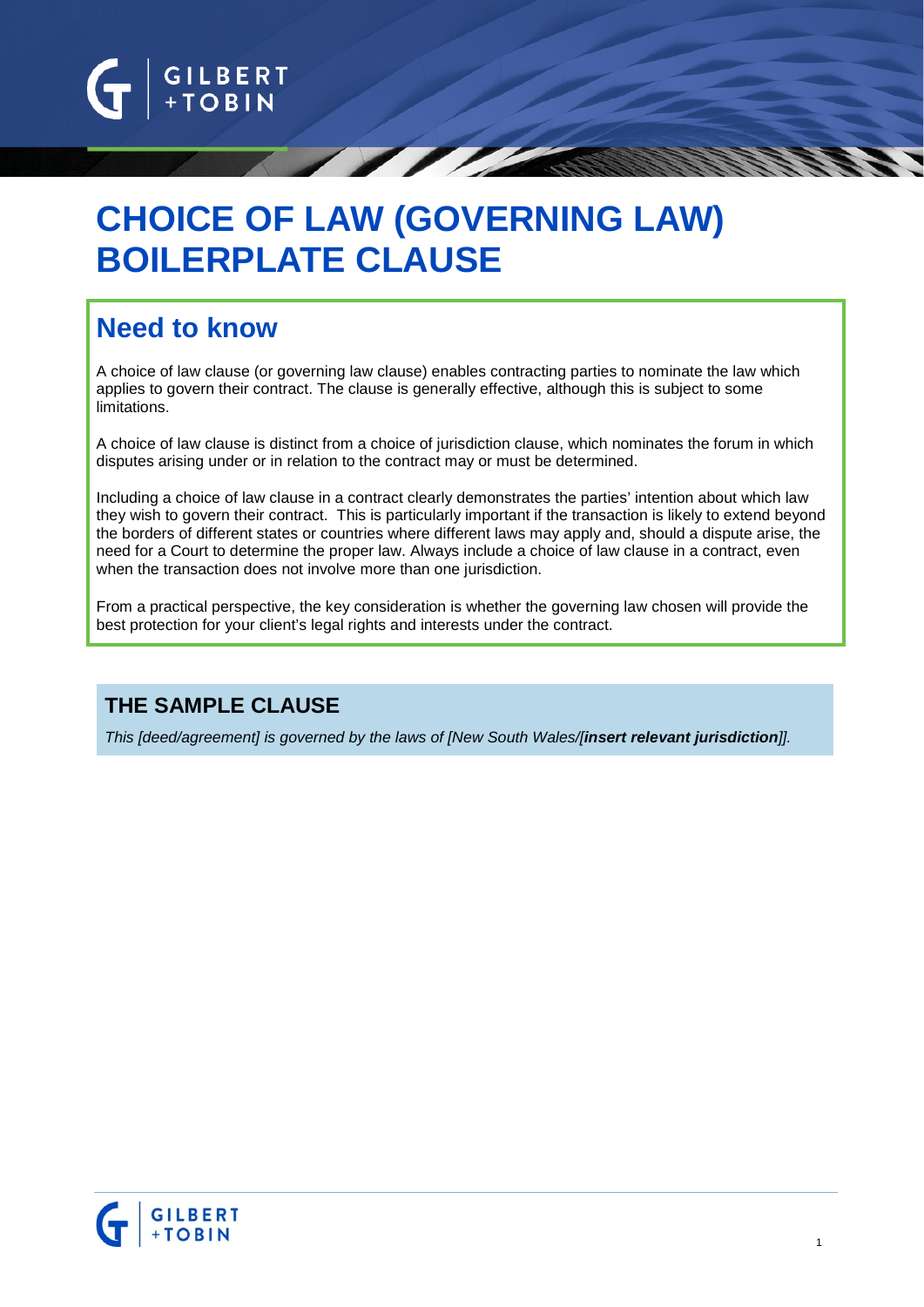### **1 What is this clause and why is it used?**

A choice of law clause (or governing law clause) is used to express the parties' intention about which law they wish to govern a dispute arising under their contract. It allows the parties to designate the specific country or State law which will apply to the construction and interpretation of their contract and may determine or affect the parties' rights and obligations under the contract.

Courts will respect a choice of law clause provided contracting parties have genuinely and validly (expressly or impliedly) selected a law to govern their contract. If no law has been selected, Australian Courts employ a two-stage test to determine the proper law of the contract (see [3.1](#page-1-0) below).

### **2 How effective is it?**

When the parties to a contract make an express choice of law, ordinarily that choice will be held by the courts to be effective.<sup>[1](#page-4-0)</sup> This will generally be the case even where the contract has no factual connection with the legal system which is chosen or the connection is tenuous.<sup>[2](#page-4-1)</sup> However there are three situations outlined in sections [2.1](#page-1-1) - [2.3](#page-1-2) below in which a court may not give effect to the intentions of the parties in this respect.

#### <span id="page-1-1"></span>**2.1 Overriding forum statutes**

Where a statute expressly or impliedly applies regardless of any contractual provisions, a choice of law clause will not be effective.<sup>[3](#page-4-2)</sup>

In the leading Australian case on choice of law clauses, *Akai Pty Ltd v People's Insurance Co Ltd* (1996) 188 CLR 418 (**Akai**), a majority of the High Court held that provisions of the *Insurance Contracts Act 1984* (Cth) precluded the evasion of the Act's regime by the choice of some other  $law.<sup>4</sup>$  $law.<sup>4</sup>$  $law.<sup>4</sup>$ 

#### **2.2 Contrary to public policy**

A choice of law clause will be invalid if it is contrary to public policy. There are three ways in which public policy can override the validity of a choice of law clause. These are:

- (a) where the clause is contrary to an express or implied statutory prohibition (see [2.1](#page-1-1) above);
- (b) where, although not directly contrary to such a prohibition, the clause offends the "policy of the law", which will be discerned from the scope and purpose of the particular statute or of the Constitution;<sup>[5](#page-4-4)</sup> and
- (c) where the clause would apply a foreign law which is contrary to the court's notions of public policy<sup>[6](#page-4-5)</sup> (eg the protection of Australia's interests domestically or internationally or the protection of universal moral interests).<sup>[7](#page-4-6)</sup>

#### <span id="page-1-2"></span>**2.3 Lack of bona fides**

A choice of law clause may also be invalid if the selection of the foreign law is not bona fide.<sup>[8](#page-4-7)</sup>

While this requirement has been seemingly accepted in principle, <sup>[9](#page-4-8)</sup> there has only been one reported instance in Australia where a choice of law clause has not been given effect to on the basis of lack of bona fides.<sup>[10](#page-4-9)</sup> In that case it was found that the attempted selection of Hong Kong law was to avoid the operation of a Queensland statute and not a bona fide selection.

Nonetheless, the mere selection of a law unconnected or tenuously connected with the contract is unlikely to, of itself, evidence a lack of bona fides; as noted above, there are several cases in which such clauses have been given effect to.

Moreover, some genuine reason such as common business practice,<sup>[11](#page-4-10)</sup> or the selection of a neutral but developed legal system,<sup>[12](#page-4-11)</sup> would likely be sufficiently bona fide reasons for the selection of an otherwise unconnected jurisdiction.

### **3 Drafting and reviewing the clause**

#### <span id="page-1-0"></span>**3.1 Should I always include it, and what happens if I don't?**

As a rule, always include a boilerplate choice of law clause in a contract, even if the transaction

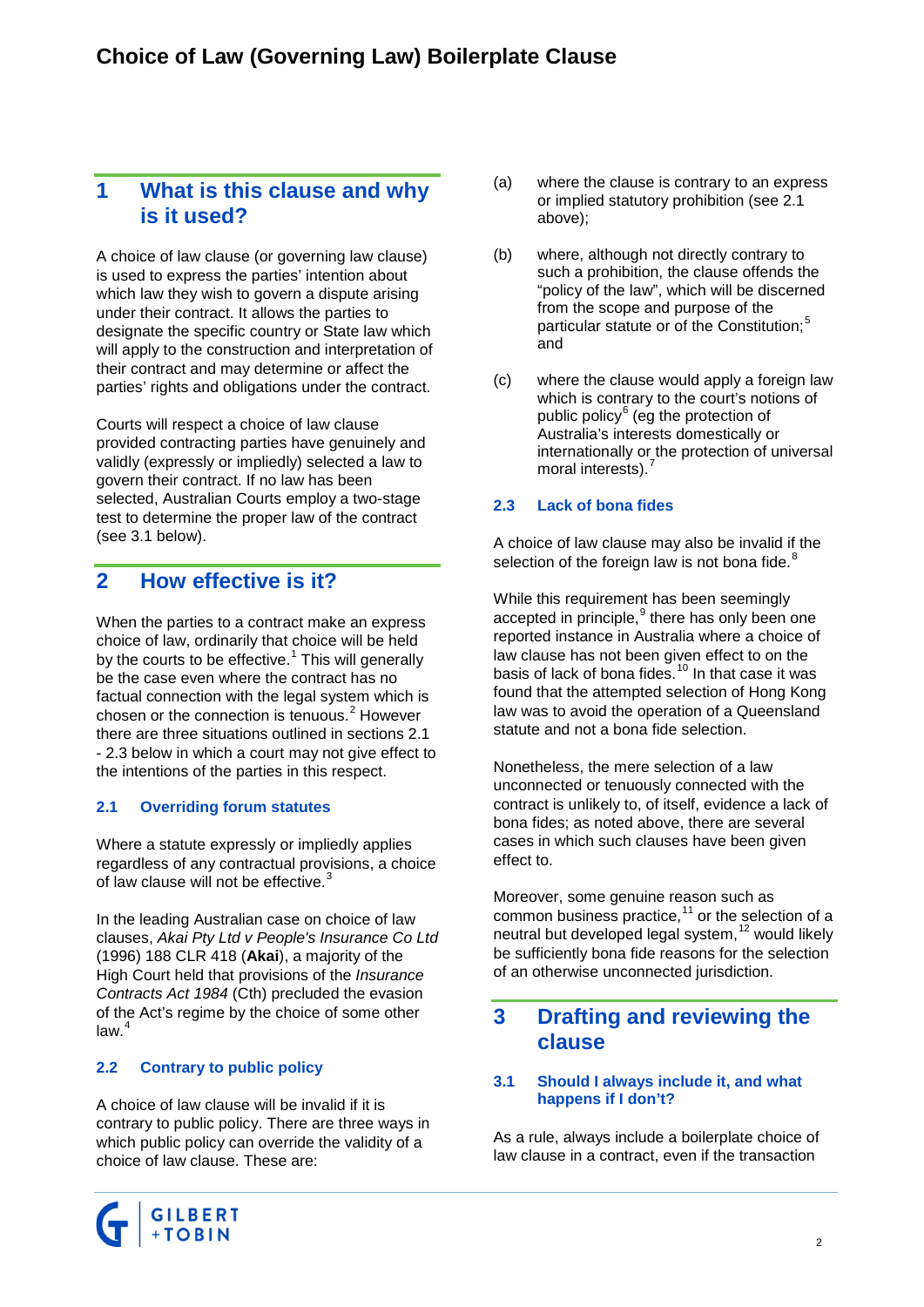### **Choice of Law (Governing Law) Boilerplate Clause**

contemplated by the contract does not involve more than one jurisdiction.

A choice of law clause should certainly be included in all contracts that contemplate transactions which may or do involve a subject matter, place of performance, formation or parties in more than one jurisdiction.

If a choice of law clause has not been included in a contract, or if that clause is invalid, Australian Courts employ a two-stage test to determine the proper law of the contract.

- First, the Court will ask whether the parties have expressly or impliedly intended that a certain law should apply to govern the contract. This may be inferred from the contract itself and the general circumstances surrounding its formation.<sup>13</sup>
- Second, and if there is no evidence that a choice has been made, the Court will undertake an objective assessment to determine which legal system has the "*closest and most real connection to the contract*".[14](#page-4-13)

General matters that a Court may consider in making this assessment include:

- the place of residence and business of the parties;
- the place of contracting;
- the place of performance; and
- the nature and subject matter of the contract.

The Court will also consider the general state of affairs that existed at the time of contracting.<sup>[16](#page-4-15)</sup>

#### **3.2 About the sample clause?**

The sample clause is drafted in neutral terms. That is, parties can mutually agree to nominate and insert the geographical location of the law they wish to apply to govern their contract.

#### **3.3 When, if ever, should I amend the clause?**

You should amend the choice of law clause if there is a local mandatory statute governing the law of the contract ie, either the law prescribed by the statute should be included in the sample clause or a different forum should be selected.

#### **4 Enforcement**

While the Australian courts will generally enforce a choice of law clause, consideration must be given to the difficulty and expense of enforcement before including a choice of law clause nominating a foreign law into a contract which may be sought to be enforced in Australia. The need to prove foreign law prolongs trials, takes time and increases costs.

Choice of law clauses are typically pleaded not by plaintiffs but by defendants, often because the foreign law provides a defence that the Australian law does not, and which the parties may not have intended.[18](#page-4-17) The consequences of pleading such a clause include:

- (a) full particulars of the case law, statute etc must be pleaded. It is not sufficient just to plead the conclusion of foreign law relied on: $19$
- (b) the presence of a foreign law element may make a court reluctant to strike out a defence or grant summary judgment;<sup>[20](#page-4-19)</sup> and
- (c) depending on the court, this may trigger additional procedural requirements.<sup>2</sup>

Proof of foreign law in Australia is a question of fact. [22](#page-4-21) The *Uniform Evidence Act* permits the proof of foreign statutes by tender, and the proof of foreign common law by producing books containing reports of foreign judgments. [23](#page-4-22) Similar but more restrictive legislation applies in non-*Uniform Evidence Act* jurisdictions.<sup>[24](#page-4-23)</sup> In addition, Australian courts can inform themselves about the provisions of New Zealand Acts and instruments in any way they see fit.<sup>[25](#page-4-24)</sup>

In NSW, arrangements have been made for questions of the law of Singapore or the State of New York to be referred to local judges for

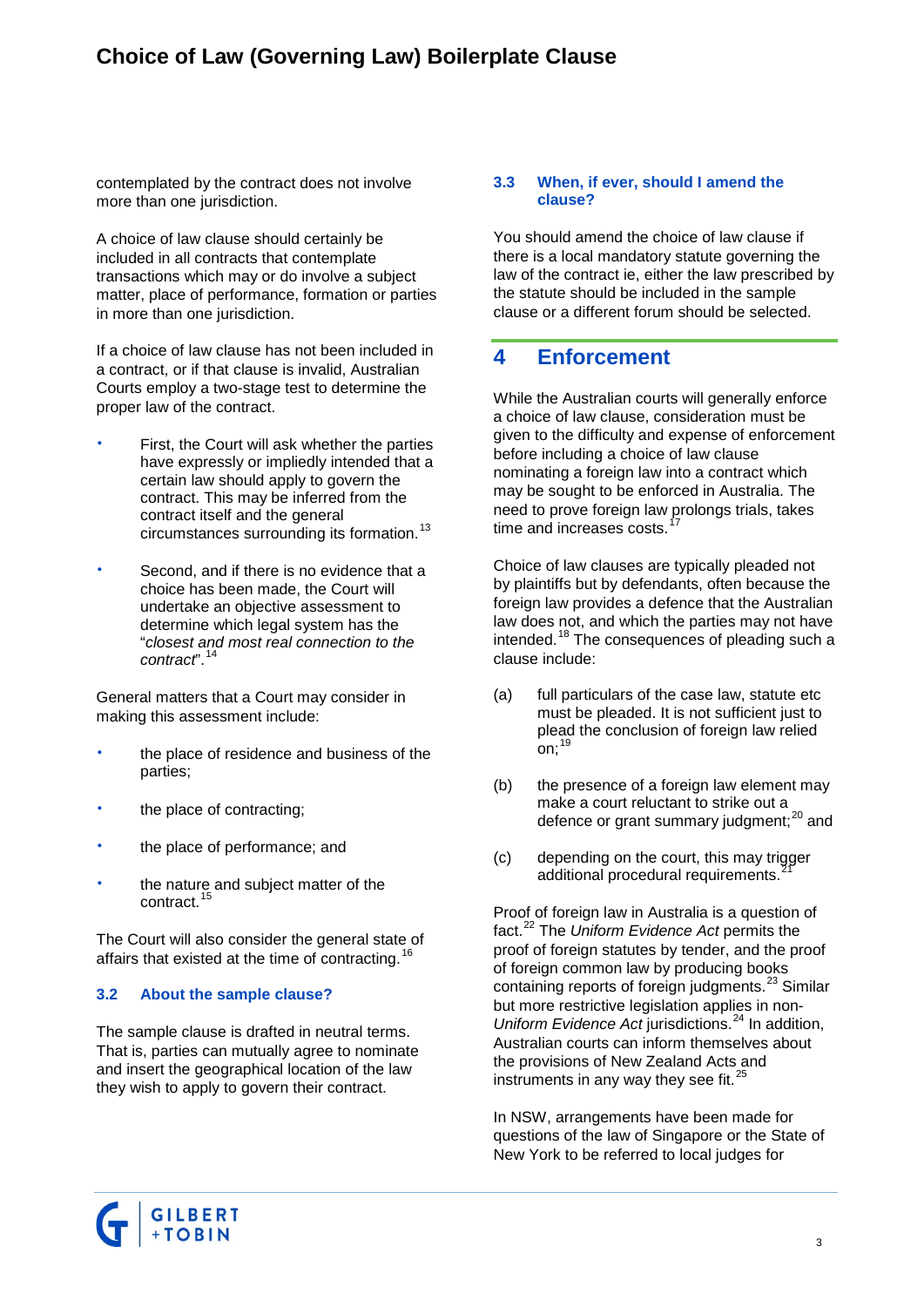### **Choice of Law (Governing Law) Boilerplate Clause**

determination.[26](#page-4-25) The consent of the parties is not required.<sup>[27](#page-4-26)</sup>

However in many cases it is still necessary to prove foreign law in the traditional way, which is by expert evidence. The necessity to do so may be influenced by the degree of connection the nominated governing law has with the Australian legal system.<sup>[28](#page-4-27)</sup>

Expert evidence of foreign law may introduce complexity, uncertainty or expense because:

- it will be necessary to find an appropriate expert, who is likely to charge at their professional rate and who, if overseas, may need to be brought to Australia for the hearing of the proceedings;<sup>[29](#page-4-28)</sup>
- court procedures and controls concerning expert evidence will apply, meaning the parties may need permission to obtain the evidence $30$  and it may be subject to various procedural requirements;<sup>[31](#page-4-30)</sup>
- the usual legal requirements that attend preparing an admissible and authoritative expert opinion in the form of a report will also apply, $^{32}$  $^{32}$  $^{32}$  and there is a risk that the expert will not perform effectively in court if cross-examined;
- the expert's opinion may involve an element of prediction about the foreign law, it being open to the expert to say that decisions standing in the foreign jurisdiction would ultimately be overruled;<sup>[33](#page-4-32)</sup>
- where the foreign law is not in English, the need for translation may complicate proof: $34$  and
- there is a higher risk that an appellate court will interfere with a trial judge's findings on foreign law than with other factual findings, and it is not uncommon for new evidence of foreign law to be received on appeal.<sup>[35](#page-4-34)</sup>

An additional risk in seeking to enforce choice of law clauses in Australia is that the defending party can argue that a clause nominating a foreign legal system should not be enforced for one of the reasons set out in sections [2.1](#page-1-1) – [2.3](#page-1-2) above. While this will often be a difficult

argument, it is not impossible and it may lengthen or delay the proceedings.

The matters above suggest that a party which anticipates that, if necessary, they will likely sue on a contract in an Australian court in the event of a dispute, should think carefully before agreeing to a choice of law clause that nominates the law of a foreign jurisdiction.

### **5 Other practical considerations**

A choice of law clause should always be considered alongside a choice of jurisdiction clause, which nominates the forum in which disputes arising under the contract are to be litigated. Absent a clear choice of law clause, a choice of jurisdiction clause by which a party submits to the exclusive jurisdiction of a particular country may be taken as an indication that the intention of the parties is that the law of that country is to be the governing law of the contract.[36](#page-4-35)

### **ENDNOTES**

- 1 See *Akai Pty Ltd v People's Insurance Co Ltd* (1996) 188 CLR 418 at 442; *John Kaldor Fabricmaker Pty Ltd v Mitchell Cotts Freight (Australia) Pty Ltd* (1989) 18 NSWLR 172 at 185 and the cases there cited; *Proactive Building Solutions*
- *Re Bulong Nickel Pty Ltd* (2002) 42 ACSR 52 at [39]; *BHP Petroleum Pty Ltd v Oil Basins Ltd* [1985] VR 725 at 747–8; *John Kaldor Fabricmaker Pty Ltd v Mitchell Cotts Freight*
- Examples of overriding statutes include: the *Carriage of Goods by Sea Act 1991* (Cth) s 11(1), the *Bills of Exchange Act 1909* (Cth) ss 77(a) and 77A and the *Building and Construction Industry (Security of Payment) Act 1999*
- (NSW) s 34.<br>By Toohey, Gaudron and Gummow JJ, Dawson and McHugh JJ dissenting, relying on s 8(2) and s 52(1) of the
- Act. <sup>5</sup> *Akai* at 447, where it was held that the policy of the law and of the Constitution militated against enforcing the choice of law clause. On the issue of the policy of the law, see also *Miller v Miller* (2011) 242 CLR 446 and *Equuscorp Pty Ltd v*
- <sup>6</sup> In *Vita Food Products Inc v Unus Shipping Co Ltd* [1939] AC 277.Lord Wright, delivering the judgment of the Privy Council referred to there being no "reason for avoiding the choice on the ground of public policy." In *Akai*, the majority referred to a decision of the Supreme Court of the United States and categorised such clauses as offending "the public policy of the forum… declared by judicial decision." Although the scope of this prohibition is perhaps unclear,